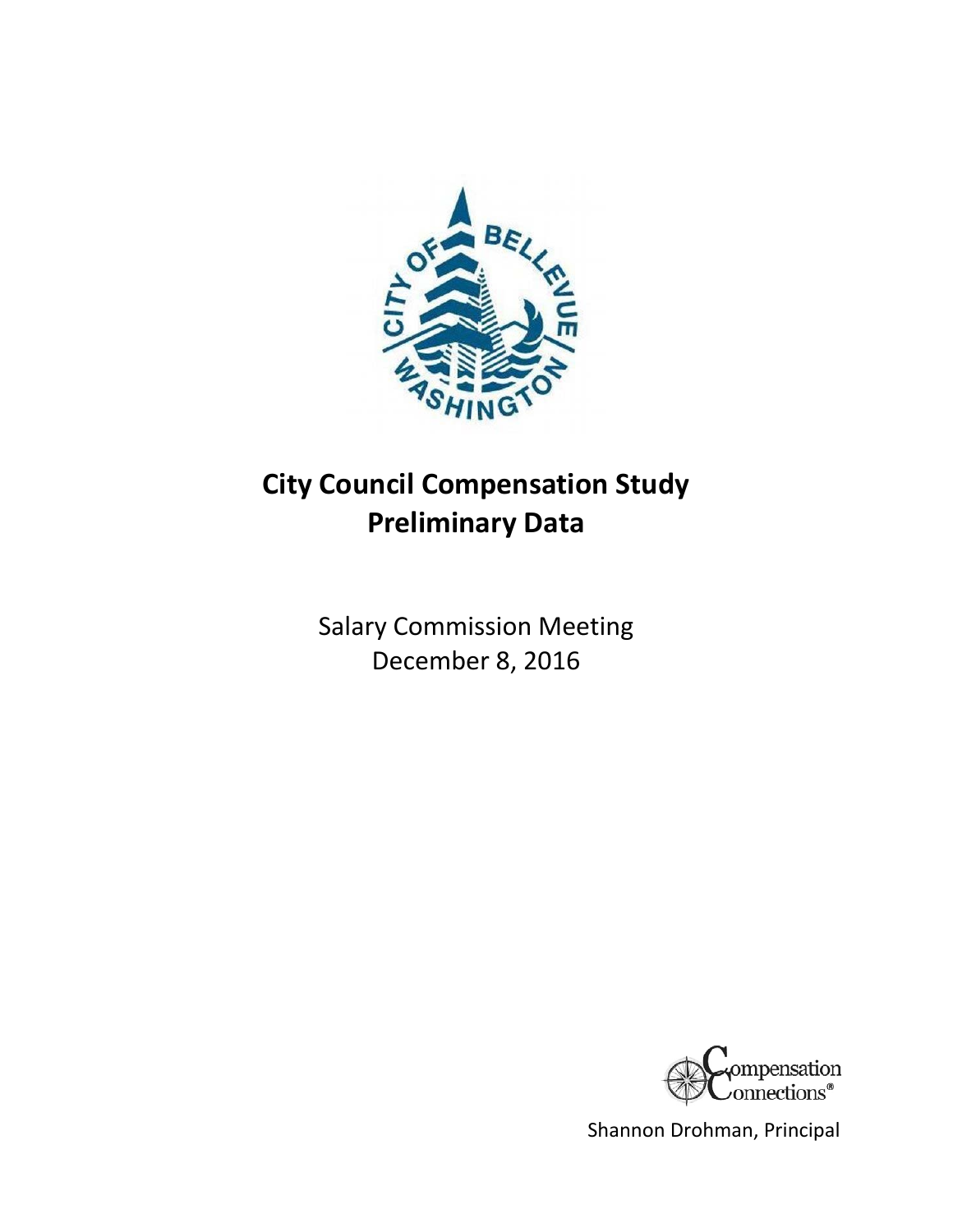# **City of Bellevue ‐ City Council Executive Summary**

The City of Bellevue Council's compensation was last reviewed and adjusted in 2000. The Salary Commission is tasked with determining whether the Council's compensation should be adjusted, and if so, to what amount. The Salary Commission's decision must be filed with the City Clerk's Office by December 31, 2016.

The Salary Commission is reviewing historical information about the City of Bellevue and Council Member pay. It is also considering total compensation including the value of benefits, for additional context.

# **City of Bellevue Percent Growth (2000‐Today)**

| Population         | 24%  |
|--------------------|------|
| Daytime Population | 28%  |
| $\#$ of FTEs       | 13%  |
| Total Budget       | 129% |

# **Council Member Salary History:**

| Today    | \$1,650 |
|----------|---------|
| 2000     | \$1,650 |
| % Growth | 0%      |

## **2016 Council Monthly Total Compensation:**

| <b>Role</b>    | <b>Mayor</b> | <b>Deputy</b> | Council       |  |
|----------------|--------------|---------------|---------------|--|
|                |              | <b>Mayor</b>  | <b>Member</b> |  |
| Salary         | \$1,950      | \$1,750       | \$1,650       |  |
| Benefits/Perks | \$1,502      | \$1,502       | \$1,502       |  |
| <b>Total</b>   | \$3,452      | \$3,252       | \$3,152       |  |

The Salary Commission is considering three approaches when reviewing the Council's compensation: (1) Comparing to other comparable cities in Washington. (2) Comparing to calculated salaries using the same COLA increases that City of Bellevue employees received since 2000. (3) Comparing to growth in City Manager pay since 2000.

### **(1) Council Salary vs. Comparable Cities:**

| Role                | City of         | <b>Target</b> | <b>Difference</b> | <b>Target</b> | <b>Difference</b> |
|---------------------|-----------------|---------------|-------------------|---------------|-------------------|
|                     | <b>Bellevue</b> | Average       | (Avg)             | <b>Median</b> | (Mdn)             |
| Council Mayor/Chair | \$1,950         | \$1,749       | 11%               | \$1,454       | 34%               |
| Deputy Mayor        | \$1,750         | \$1,480       | 18%               | \$1,185       | 48%               |
| Council Member      | \$1,650         | \$1,455       | 13%               | \$1,204       | 37%               |

# **(2) Council Salary vs. Projection with COLA:**

| Role                  | <b>Actual</b><br><b>Salary</b> | Salary w/<br><b>COLA</b> | <b>Difference</b> |
|-----------------------|--------------------------------|--------------------------|-------------------|
| Mayor                 | \$1,950                        | \$2,829                  | 45%               |
| Deputy Mayor          | \$1,750                        | \$2,539                  | 45%               |
| <b>Council Member</b> | \$1,650                        | \$2,394                  | 45%               |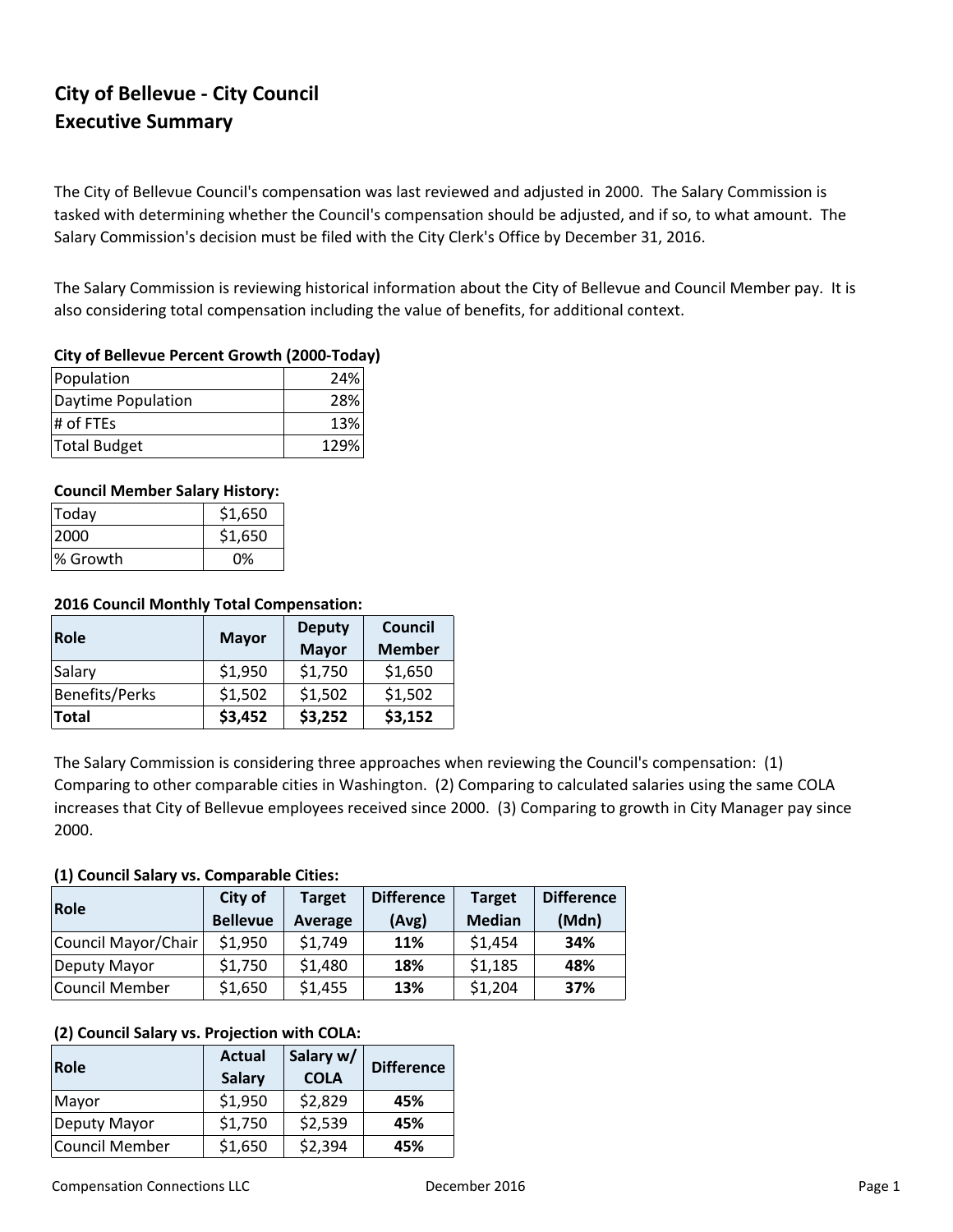# **(3) Bellevue City Manager Salary:**

| Today    | \$20,276 |
|----------|----------|
| 2000     | \$9,688  |
| % Growth | 109%     |

# **(3) City Manager Salary Compared to Council Member Salary:**

| Today | 1128% |
|-------|-------|
| 2000  | 487%  |

# **When thinking about the Council's compensation, the Salary Commission may consider other factors:**

- population. (1) The **growth of the City of Bellevue** since 2000, which has been substantial in both budget and
- (2) Any **changes in the role of the Council**. The Council attends the same number of official meetings today as it did in 2000; however the overall time commitment may have grown due to attendance at community events, etc. In addition, because of the budget growth/sophistication, more financial or business acumen may be required today than in 2000.
- (3) The **value of benefits and perquisites** received by the Council. The Council receives \$1,502 per month (on average) in benefits and perks. Other Councils receive an estimated \$891 in benefits and perks, although this does not include retirement contributions.

# **Possible Options**

Based on the information gathered, the Consultant has identified four options for the Salary Commission to consider when evaluating a possible pay change for the Council. We suggest starting with Council Member compensation, which is used in the illustrations below, and eventually moving to pay for the Deputy Mayor and Mayor.

# **Option 1: Comparable City pay data.**

 ‐ The average Comparable City salary is \$1,455. Adding the estimated value of benefits, \$891.50, brings the total to \$2,346.50.

 ‐ City of Bellevue salary is \$1,650. Adding the estimated value of benefits, \$1,502, brings the total to \$3,152. **This data indicates that a salary increase is not warranted at this time.**

# **Option 2: Cost of Living Adjustment (COLA) data.**

- ‐ Start with the COLA projected salary \$2,394, which captures the growth/change in the City.
- ‐ Discount for the benefits/perks that Council Members receive, 10% (\$239.40).
- ‐ Discount for the volunteer nature of the role, 15% (\$359.10).

**Potential salary: \$1,795, which is an increase of 8.8% (\$146).**

# **Option 3: Blend Comparable City pay data and the projected COLA data; simple average.**

‐ Average the Comparable City average salary (\$1,455) and the projected COLA (\$2,394).

**Potential salary: \$1,924, which is an increase of 16.6% (\$274).**

# **Option 4: Blend Comparable City pay data and the projected COLA data; weighted average.**

 ‐ Use a weighted average, with the Comparable City average salary weighted at 70% (\$1,018.50) and COLA at 30% (\$718.17).

**Potential salary: \$1,736.67, which is an increase of 5.3% (\$86.67).**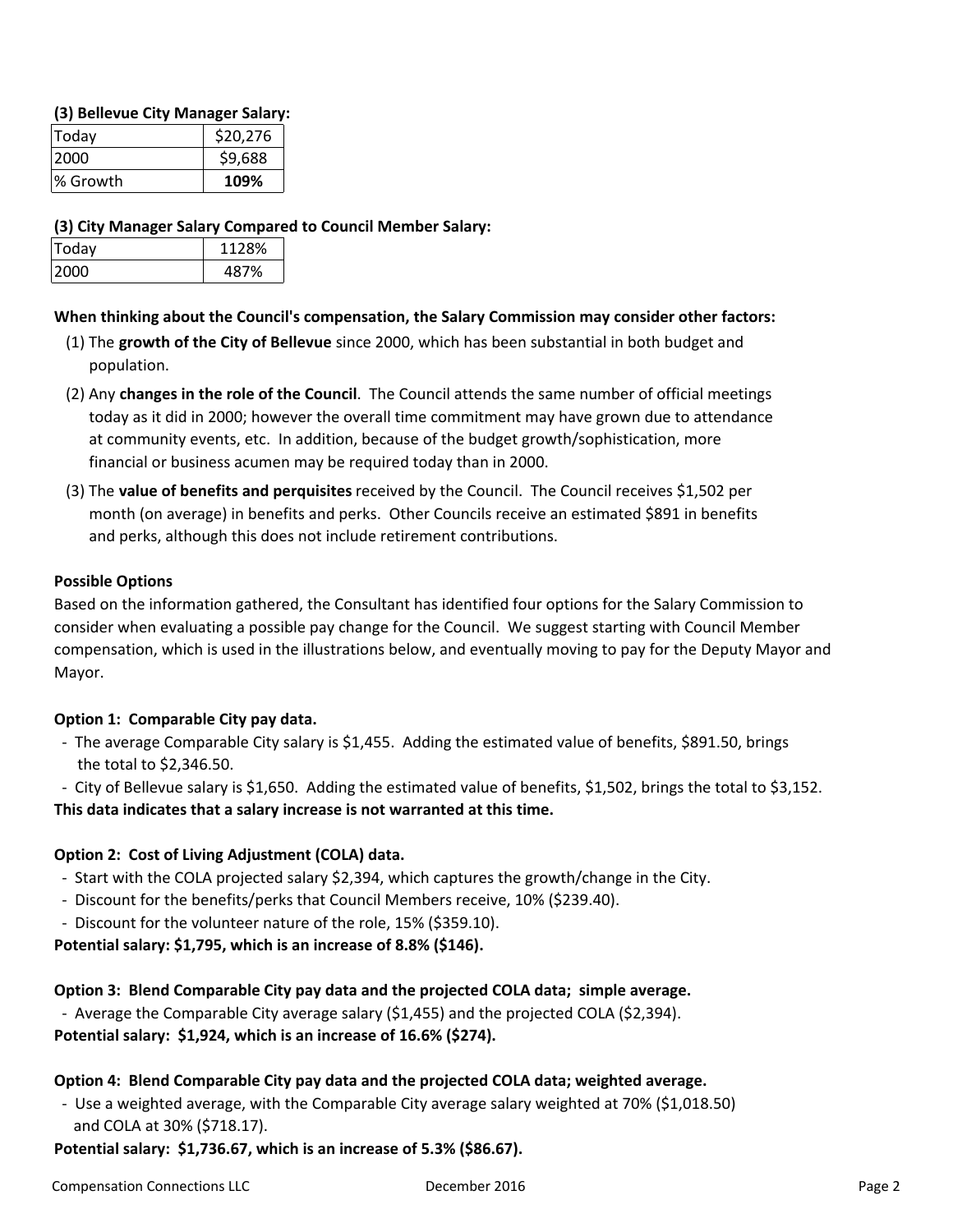If the Salary Commission determines a new salary for the Council Member role, the Commission may want to consider setting Deputy Mayor and Mayor pay as a percent of Council Member. Comparable City data indicates a differential of:

# **Average Pay Differential Compared to Council Member:**

| Role         | With<br><b>Zeros</b> | W/O<br><b>Zeros</b> |  |  |
|--------------|----------------------|---------------------|--|--|
| Mayor/Chair  | 17%                  | 21%                 |  |  |
| Deputy Mayor | 7%                   | 9%                  |  |  |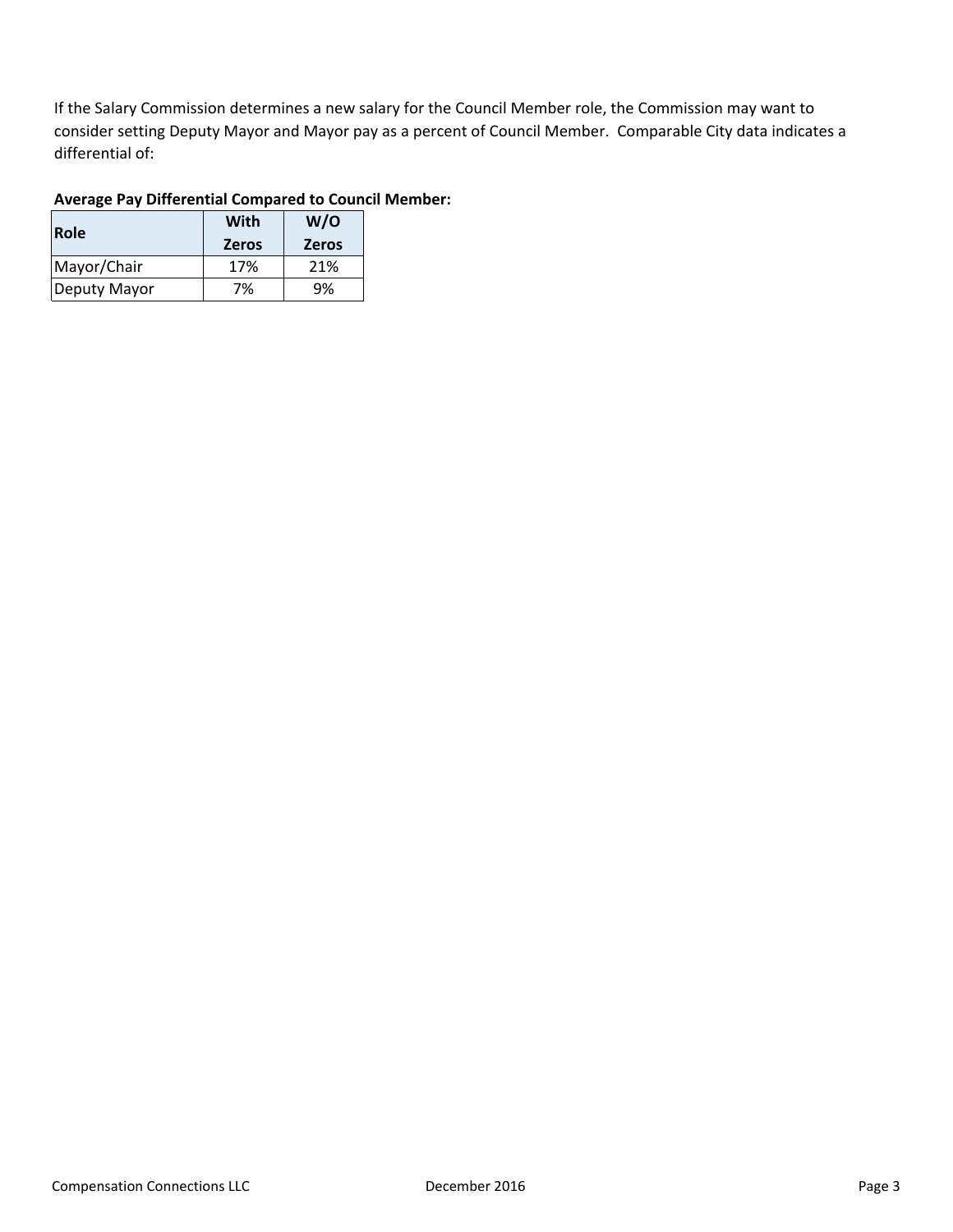# **City of Bellevue ‐ City Council Historical Comparisons**

| <b>BELLEVUE</b>       | <b>TYPE OF GOVT</b> | <b>PT/FT COUNCIL</b> | <b>SERVICES</b>                                                    | <b>POPULATION</b> | <b>DAYTIME</b><br><b>POPULATION</b> | <b>DAYTIME</b><br><b>VARIANCE</b> | <b>INDUSTRY</b>    | # OF FTES | <b>TOTAL BUDGET</b> |
|-----------------------|---------------------|----------------------|--------------------------------------------------------------------|-------------------|-------------------------------------|-----------------------------------|--------------------|-----------|---------------------|
| Today                 | Council - Manager   | Part-Time            | Fire, Police, Probation, Utilities, Parks &<br>Rec, Human Services | 139,400           | 196,439                             | 141%                              | Technology, Retail | 1,306     | \$1.5 billion *     |
| <b>Year 2000</b>      | Council - Manager   | Part-Time            | Fire, Police, Probation, Utilities, Parks &<br>Rec, Human Services | 112,480           | 153,419                             | 136%                              | Technology, Retail | 1,155     | \$654 million *     |
| <b>Percent Growth</b> |                     |                      |                                                                    | 24%               | 28%                                 | 3%                                |                    | 13%       | 129%                |

#### **Bellevue City Manager Salary:**

 Today \$20,276 2000 \$9,688 % Growth 109%

#### **City Manager Salary Compared to Council Member Salary:**

| Today | 1128% | (Council Member salary is \$1,650)  |
|-------|-------|-------------------------------------|
| 2000  | 487%  | (Council Member salary was \$1,650) |

#### **Council Member Salary History:**

| Today    | \$1,650 |
|----------|---------|
| 2000     | \$1,650 |
| % Growth | 0%      |

#### Notes:

Population data from WA State Office of Financial Management.

Today's Daytime Population is an estimate based on data from the US Census, 2010; adjusted to account for change in resident population.

Total Budget includes operating budget, capital improvements and utilities. Figures with \* indicates biennial budget.

FTE is the number of full-time equivalent employees, which is a combination of full-time and part-time employees.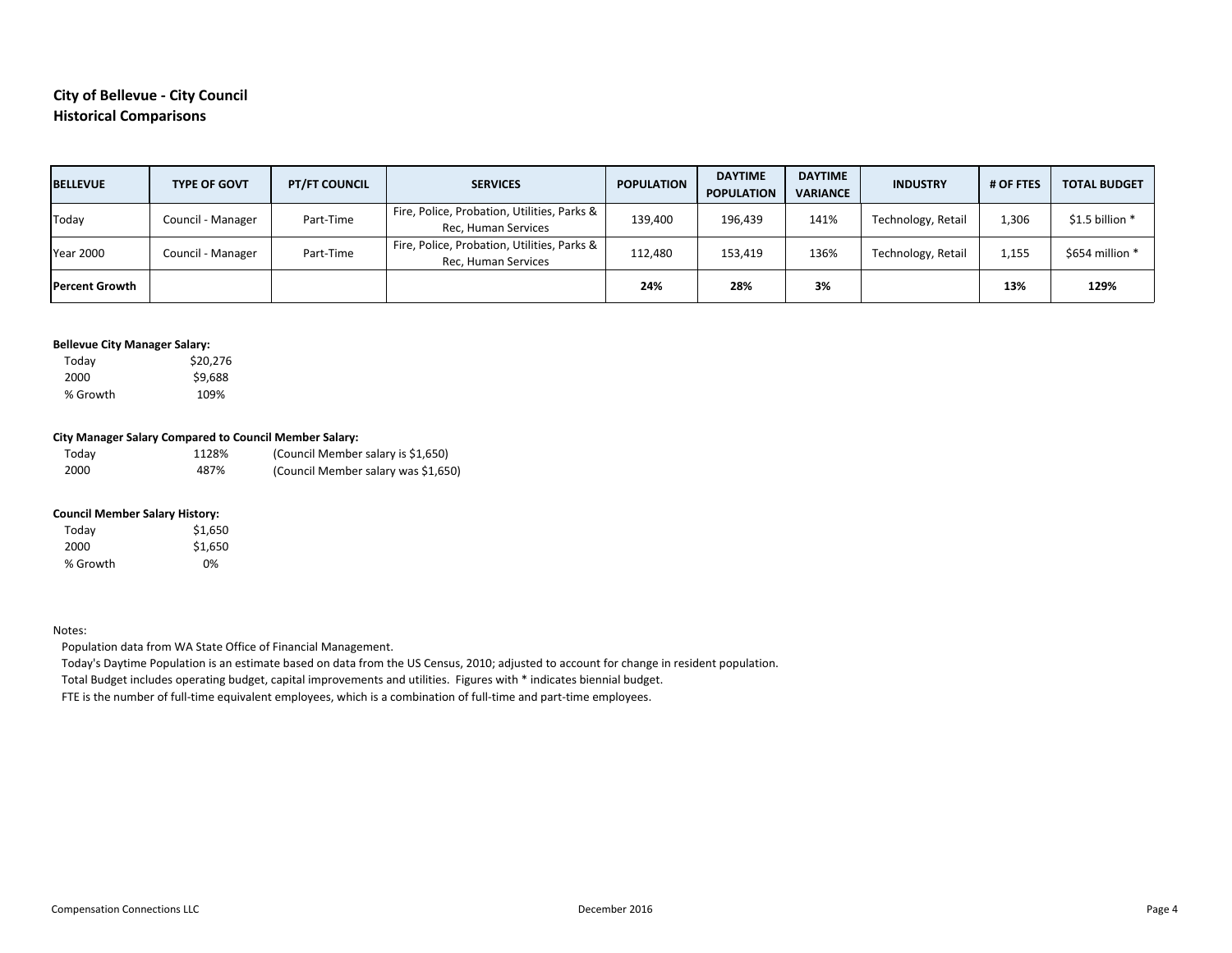# **City of Bellevue ‐ City Council 2016 Council Total Compensation**

# **Council Member Total Compensation Monthly Salary \$1,650.00 Benefits & Perks**Health \$834.83 MEBT \$112.53 PERS \$126.58 EAP \$0.92 Life and AD&D \$1.70 Car Allowance \$250.22 Phone \$65.00 Meals \$110.38 **Sub‐Total \$1,502.16 Total Compensation \$3,152.16 Deputy Mayor Total Compensation Monthly Salary \$1,750.00 Benefits & Perks \$1,502.16 Total Compensation \$3,252.16 Mayor Total Compensation Monthly Salary \$1,950.00 Benefits & Perks \$1,502.16** Total Compensation<br>  $$3,452.16$

#### Note:

Employer contributions for health and retirement (MEBT, PERS) are an average. Meals amount only for meals prior to/at Council Meetings.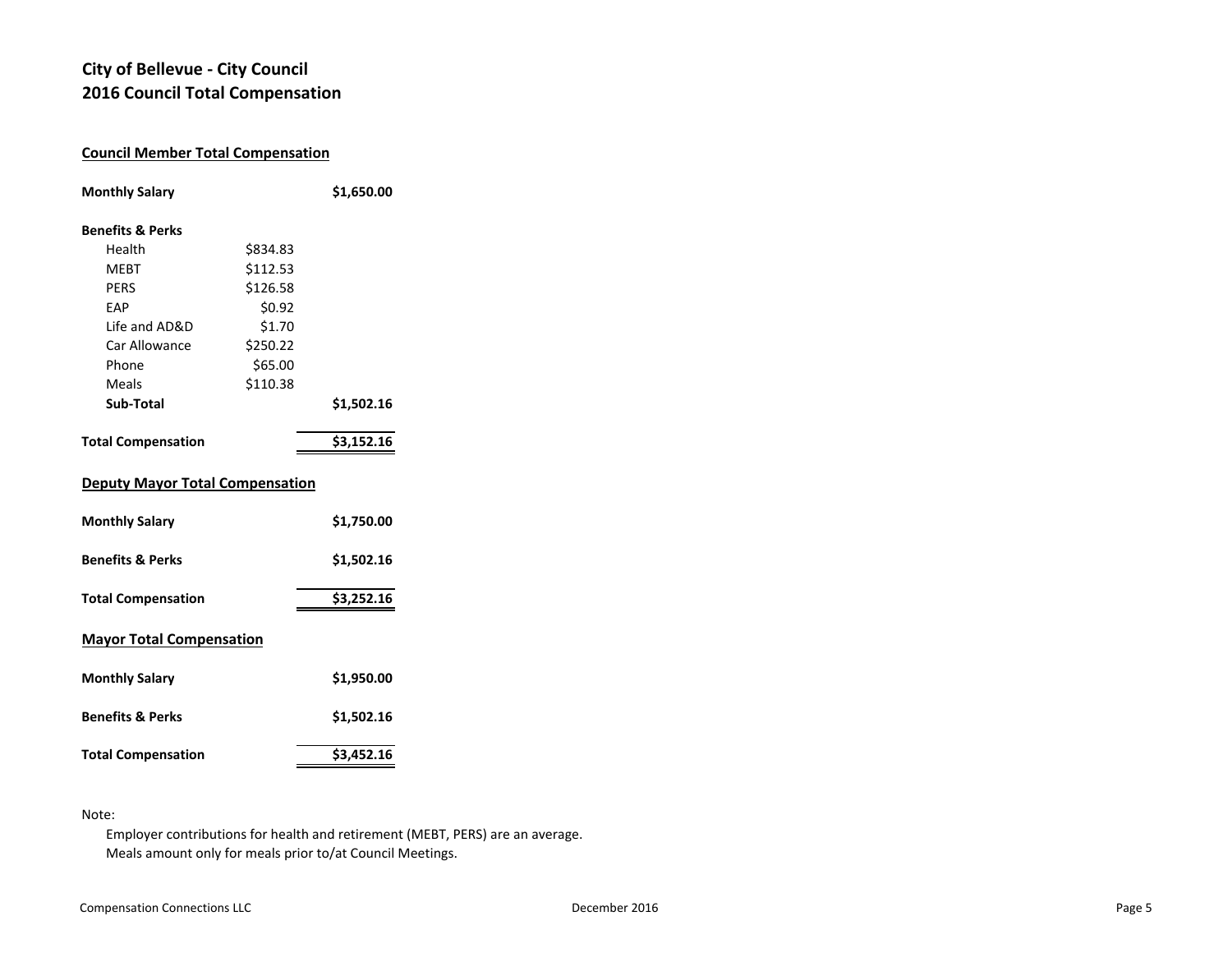### **City of Bellevue ‐ City Council Potential Target Organizations**

| <b>CITY</b>     | <b>TYPE OF GOVT</b> | <b>PT/FT COUNCIL</b>              | <b>SERVICES</b>                                                                                           | <b>POPULATION</b> | <b>POPULATION</b><br><b>GROWTH</b> | <b>DAYTIME</b><br><b>POPULATION</b> | <b>DAYTIME</b><br><b>VARIANCE</b> | <b>INDUSTRY</b>                                     | # OF FTES | <b>TOTAL BUDGET</b> |
|-----------------|---------------------|-----------------------------------|-----------------------------------------------------------------------------------------------------------|-------------------|------------------------------------|-------------------------------------|-----------------------------------|-----------------------------------------------------|-----------|---------------------|
| Spokane         | Mayor - Council     | Full-Time<br>(with support staff) | Police, Fire, Court, Probation, Library,<br>Parks & Rec, Community Housing &<br>Human Services, Utilities | 214,500           | 3%                                 | 245,874                             | 115%                              | Technology, Healthcare,<br><b>Natural Resources</b> | 2,006     | \$806 million       |
| Tacoma          | Council - Manager   | Full-Time<br>(with support staff) | Police, Fire, Court, Library, Power, Rail,<br>Utilities                                                   | 206,100           | 4%                                 | 232,760                             | 113%                              | Technology, Military,<br>Refinery, Port             | 3,500     | \$3.1 billion *     |
| Vancouver       | Council - Manager   | Part-Time                         | Police, Fire, Utilities, Airport                                                                          | 173,500           | 7%                                 | 188,595                             | 109%                              | Healthcare, Retail,<br>Education                    | 960       | \$465 million       |
| <b>Bellevue</b> | Council - Manager   | Part-Time                         | Fire, Police, Probation, Utilities, Parks &<br><b>Rec. Human Services</b>                                 | 139,400           | 14%                                | 196,439                             | 141%                              | <b>Technology, Retail</b>                           | 1,306     | \$1.5 billion *     |
| Kent            | Mayor - Council     | Part-Time                         | Police, Court, Pump Stations, Utilities                                                                   | 124,500           | 35%                                | 144,747                             | 116%                              | Manufacturing,<br>Warehouse/Distribution            | 651       | \$270 million       |
| Everett         | Mayor - Council     | Part-Time                         | Fire, Police, Library, Court, Animal<br>Shelter, Utilities                                                | 108,300           | 5%                                 | 157,768                             | 146%                              | Manufacturing, Military                             | 1,183     | \$499 million       |
| Renton          | Mayor - Council     | Part-Time                         | Police, Court, Airport, Utilities                                                                         | 101,300           | 11%                                | 109,571                             | 108%                              | Manufacturing, Retail,<br>Technology                | 665       | \$242 million       |
| Federal Way     | Mayor - Council     | Part-Time                         | Police, Court, Utilities                                                                                  | 93,670            | 5%                                 | 80,406                              | 86%                               | Retail, Professional<br>Services                    | 322       | \$106 million       |
| Yakima          | Council - Manager   | Part-Time                         | Fire, Police, Utilities, Housing, Parks &<br>Rec, Airport, TV                                             | 93,410            | 2%                                 | 102,112                             | 109%                              | Agriculture, Manufacturing                          | 700       | \$253 million       |
| Bellingham      | Mayor - Council     | Part-Time                         | Police, Fire, Utilities, Museum, Library                                                                  | 84,850            | 5%                                 | 99,493                              | 117%                              | Education, Refinery,<br>Healthcare. Tribal          | 799       | \$1.5 billion *     |
| Kirkland        | Council - Manager   | Part-Time                         | Police, Fire, Court, Utilities                                                                            | 84,680            | 74%                                | 94,193                              | 111%                              | Technology,<br>Manufacturing, Retail                | 583       | \$694 million *     |
| Redmond         | Mayor - Council     | Part-Time                         | Police, Fire, Pump Stations, Utilities                                                                    | 60,560            | 12%                                | 128,029                             | 211%                              | Technology, Retail                                  | 654       | \$410 million       |

Priorities:

 Type of government and part‐time or full‐time council Population Budget

Notes:

 Population data from WA State Office of Financial Management. Population Growth is 2010 to 2016; Kirkland and Kent annexed unincorporated areas. Daytime Population is an estimate based on data from the US Census, 2010; adjusted to account for change in resident population. Total Budget includes operating budget, capital improvements and utilities, if applicable. Figures with \* indicates biennial budget.

FTE is the number of full-time equivalent employees, which is a combination of full-time and part-time employees.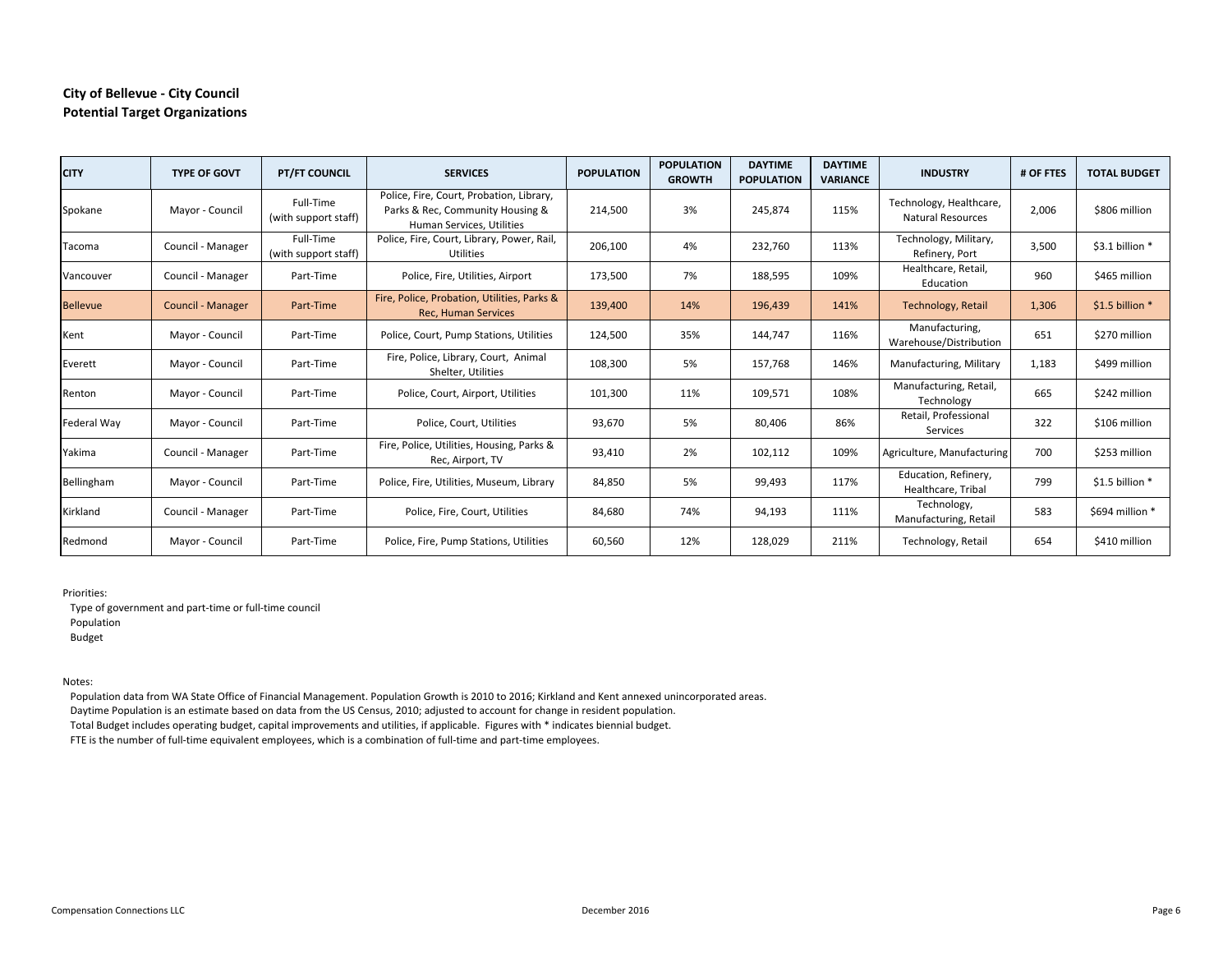# **City of Bellevue ‐ City Council Base Pay**

| <b>CITY</b>        | <b>TYPE OF GOVT</b>      | <b>PT/FT COUNCIL</b> | <b>COUNCIL</b><br><b>MAYOR/CHAIR</b> | <b>DEPUTY MAYOR</b> | <b>COUNCIL MEMBER</b> | <b>LAST INCREASE</b> | <b>INC FREQUENCY</b>                             | <b>COLA ELIGIBLE</b> | <b>MO TIME COMMITMENT</b> |
|--------------------|--------------------------|----------------------|--------------------------------------|---------------------|-----------------------|----------------------|--------------------------------------------------|----------------------|---------------------------|
| Spokane            | Mayor - Council          | Full-Time            | \$4,886                              | N/A                 | \$2,600               | 2015                 | Not Defined                                      | No                   | 4-5 Meetings + Committees |
| Tacoma             | Council - Manager        | Full-Time            | \$8,230                              | \$4,117             | \$3,732               | 2016                 | Not Defined                                      | Not Defined          | 4-5 Meetings + Committees |
| Vancouver          | Council - Manager        | Part-Time            | \$2,392                              | \$2,080             | \$1,872               | 2017                 | Reviewed Every 2 Years                           | No                   | 4 Meetings + Committees   |
| <b>Bellevue</b>    | <b>Council - Manager</b> | Part-Time            | \$1,950                              | \$1,750             | \$1,650               | 2000                 | <b>Not Defined</b>                               | <b>No</b>            | 4 Meetings + Committees   |
| Kent               | Mayor - Council          | Part-Time            | \$1,269                              | N/A                 | \$1,204               | 2015                 | 2.5% per Year by<br>Ordinance (since 2015)       | Yes                  | 2 Meetings + Committees   |
| Everett            | Mayor - Council          | Part-Time            | \$2,980                              | N/A                 | \$2,292               | 2016                 | Reviewed Every 2 Years                           | No                   | 4 Meetings + Committees   |
| Renton             | Mayor - Council          | Part-Time            | \$1,450                              | N/A                 | \$1,250               | 2016                 | Every 5 Years                                    | No                   | 3 Meetings + Committees   |
| <b>Federal Way</b> | Mayor - Council          | Part-Time            | $\overline{\phantom{a}}$             | \$1,185             | \$1,185               | 2016                 | Not Defined                                      | No                   | 2 Meetings + Committees   |
| Yakima             | Council - Manager        | Part-Time            | \$1,375                              | \$1,175             | \$1,075               | 2008                 | Not Defined                                      | No                   | 4 Meetings + Committees   |
| Bellingham         | Mayor - Council          | Part-Time            | \$2,069                              | N/A                 | \$2,069               | 2016                 | 3% per Year by City<br>Charter (at least 10 yrs) | Yes                  | 2 Meetings + Committees   |
| Kirkland           | Council - Manager        | Part-Time            | \$1,457                              | N/A                 | \$1,144               | 2015                 | Not Defined                                      | No                   | 2 Meetings + Committees   |
| Redmond            | Mayor - Council          | Part-Time            | \$1,000                              | N/A                 | \$1,000               | 2012                 | Not Defined                                      | No                   | 4-5 Meetings + Committees |
| Average            |                          |                      | \$1,749                              | \$1,480             | \$1,455               |                      |                                                  |                      |                           |

#### **Average Pay Differential Compared to Council Member:**

|              | With \$0 Difference | Without S0 Diff |
|--------------|---------------------|-----------------|
| Mayor/Chair  | 17%                 | 21%             |
| Deputy Mayor | 7%                  | 9%              |

#### Notes:

**Median**

Base pay amounts are monthly.

Council Mayor/Chair is a designate of the Council.

Gray shading indicates data that may not be utilized as part of this project due to full-time status.

**\$1,454 \$1,185 \$1,204**

Increase frequency or COLA eligibility may not be defined by ordinance or charter.

Average and Median excludes Spokane, Tacoma and Bellevue.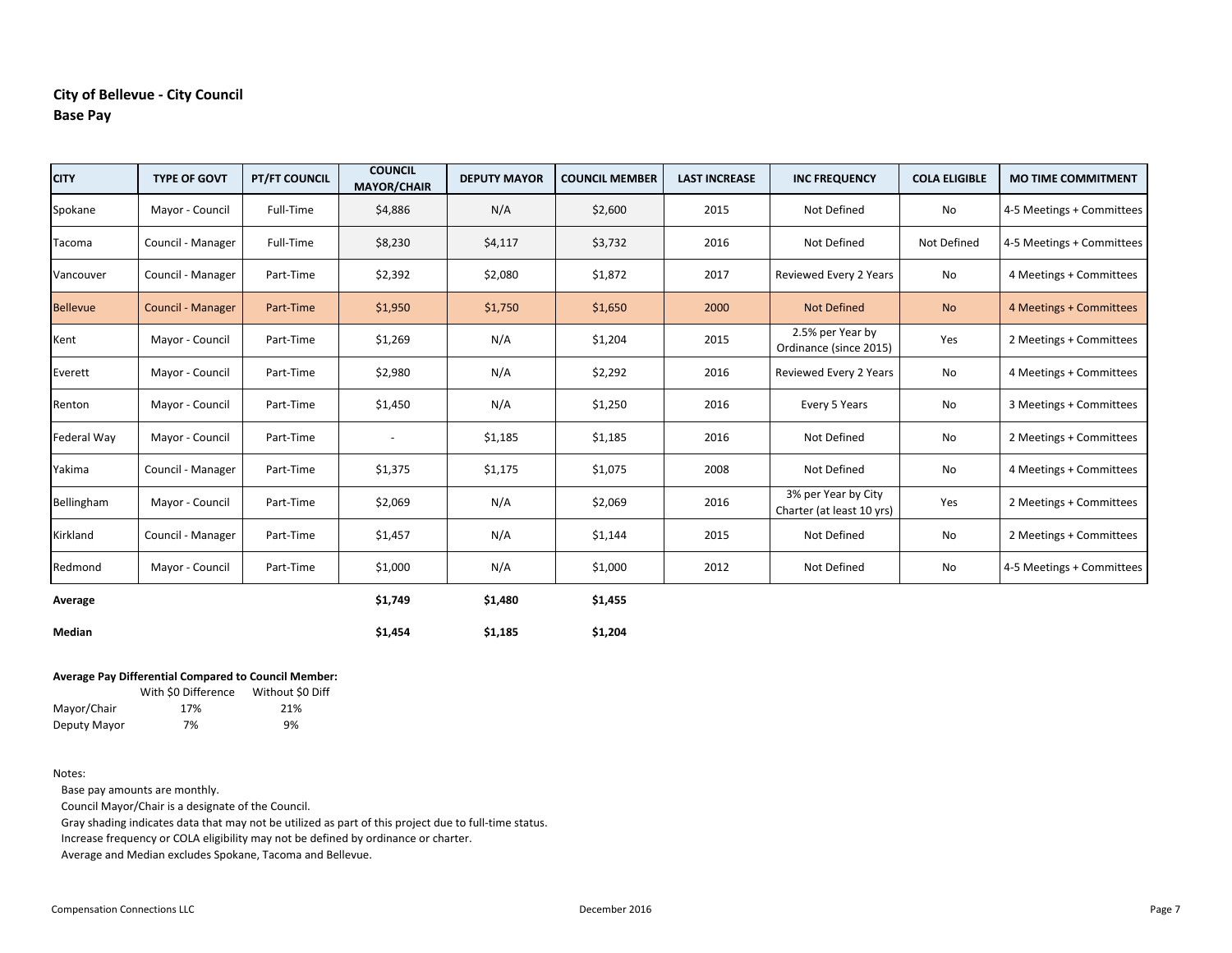

Cost of living is 90% of CPI‐W (urban wage earners).

If Council positions received cost of living adjustments, pay today would be:

| Mavor          | \$2,829 |                                               |
|----------------|---------|-----------------------------------------------|
| Deputy Mayor   | \$2,539 | Current salary is 69% of projected with COLA. |
| Council Member | \$2,394 |                                               |

Bellevue City Manager is eligible for COLA increases. However, there isn't a salary trend line for this position because starting pay for City Manager is negotiated with the Council and influenced by a competitive recruitment process.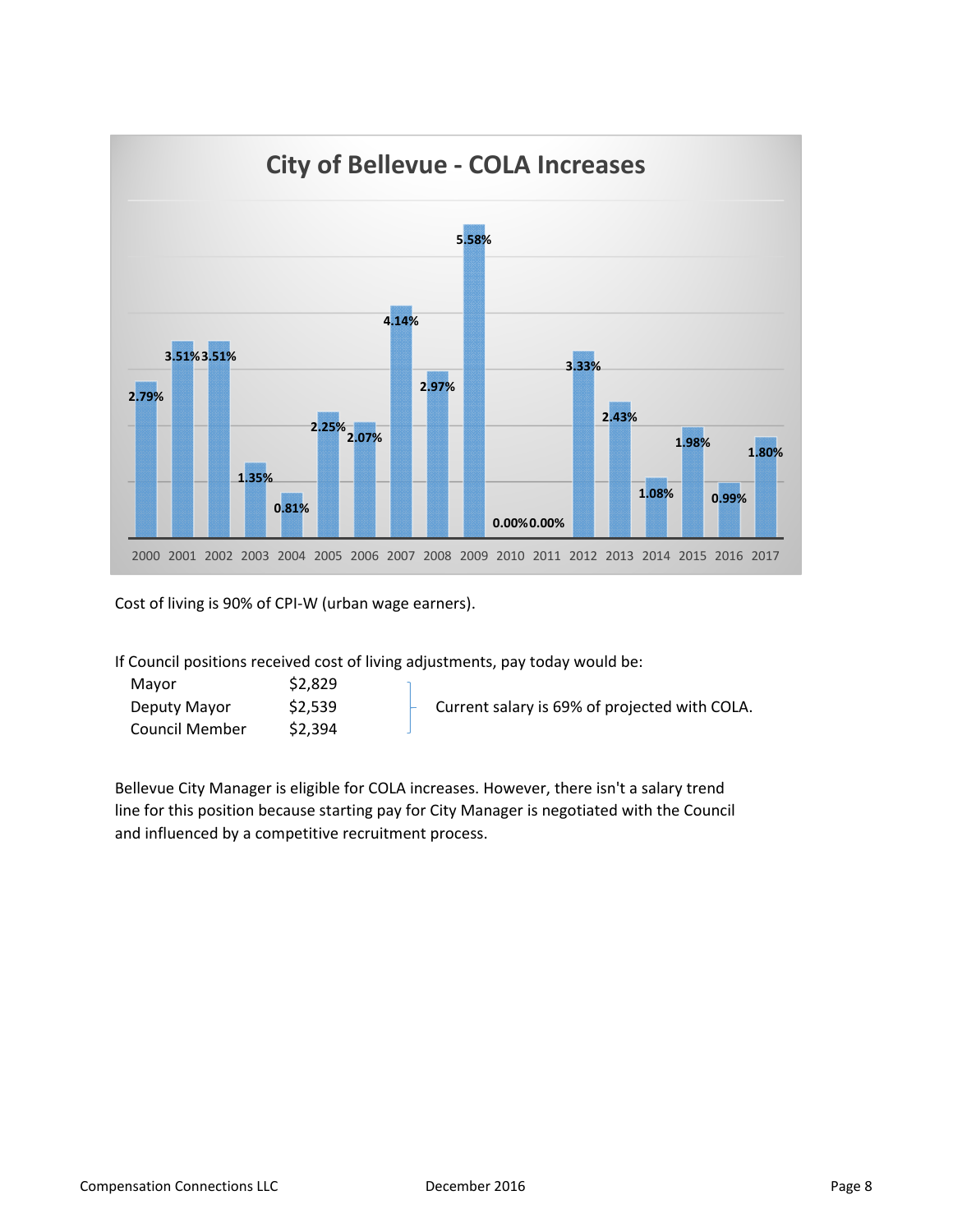| <b>CITY</b>     | <b>TYPE OF GOVT</b> | PT/FT<br><b>COUNCIL</b> | <b>BENEFITS</b><br><b>ELIGIBLE</b> | <b>MEDICAL</b><br><b>CONTRIB</b> | <b>DENTAL</b><br><b>CONTRIB</b> | <b>VISION</b><br><b>CONTRIB</b> | <b>RETIREMENT</b><br><b>ELIGIBLE</b> | <b>OTHER BENEFITS</b>                                         | <b>CAR ALLOWANCE</b> | <b>MILEAGE REIMB</b>                                                    | <b>PHONE STIPEND</b>   | <b>MISC COMP/OTHER</b>                                                   |
|-----------------|---------------------|-------------------------|------------------------------------|----------------------------------|---------------------------------|---------------------------------|--------------------------------------|---------------------------------------------------------------|----------------------|-------------------------------------------------------------------------|------------------------|--------------------------------------------------------------------------|
| Spokane         | Mayor - Council     | Full-Time               | Yes                                | \$1,316                          | \$98                            | Included in<br>medical          | Yes                                  | Employee and dependent<br>life; EAP                           | \$150                | No                                                                      | \$45                   |                                                                          |
| Tacoma          | Council - Manager   | Full-Time               | Yes                                | \$1,353                          | \$125                           | \$12                            | No                                   | No                                                            | No                   | Yes                                                                     | No                     | Meals at study sessions                                                  |
| Vancouver       | Council - Manager   | Part-Time               | Yes                                | \$1,485                          | \$167                           | Included in<br>medical          | Yes                                  | Life                                                          | No                   | Yes                                                                     | Up to \$45             |                                                                          |
| <b>Bellevue</b> | Council - Manager   | Part-Time               | Yes                                | \$1,770                          | \$138                           | \$2                             | Yes, with<br>match                   | MEBT; 457 plan without<br>match; FSA; EAP; life,<br>AD&D, LTD | \$273                | <b>No</b>                                                               | Up to \$97.50          | Meals at weekly meetings, approximate<br>value of \$110                  |
| Kent            | Mayor - Council     | Part-Time               | Yes, employee<br>only              | \$551                            | Included in<br>medical          | Included in<br>medical          | Yes                                  | Deferred Comp, FSA, EAP                                       | No                   | Mileage to attend<br>conferences                                        | <b>No</b>              | Mayor receives management benefits<br>valued at \$2,187                  |
| Everett         | Mayor - Council     | Part-Time               | Yes                                | \$1,529                          | \$149                           | \$18                            | Yes                                  | Life, AD&D, LTD                                               | Yes (Mayor)          | Yes                                                                     | Cell phone<br>provided |                                                                          |
| Renton          | Mayor - Council     | Part-Time               | Yes, employee<br>only              | \$565                            | \$69                            | \$11                            | Yes                                  | 457 plan with 4%<br>contribution                              | No                   | No                                                                      | No                     | $\overline{\phantom{a}}$                                                 |
| Federal Way     | Mayor - Council     | Part-Time               | No                                 | $\overline{\phantom{a}}$         |                                 | $\overline{\phantom{a}}$        | Yes, with<br>match                   | \$475 to VEBA                                                 | No                   | Yes                                                                     | No phone; iPad         | Meals at special meetings                                                |
| Yakima          | Council - Manager   | Part-Time               | Yes                                | \$0                              | \$0                             | \$0                             | No                                   | Life                                                          | No                   | Yes                                                                     | No                     | Council eligible to participate in benefits;<br>must pay 100% of premium |
| Bellingham      | Mayor - Council     | Part-Time               | Yes                                | \$594                            | \$59                            | \$5                             | Yes                                  | 457 plan without match                                        | No                   | No                                                                      | No                     |                                                                          |
| Kirkland        | Council - Manager   | Part-Time               | Yes, employee<br>only              | \$436                            | \$56                            | \$13                            | Yes, MEBT                            | FSA; life                                                     | \$225                | No                                                                      | No                     | May waive health benefits and receive<br>\$300                           |
| Redmond         | Mayor - Council     | Part-Time               | Yes                                | \$959                            | \$0                             | \$0                             | Yes, with<br>match                   | 457 plan without match;<br>life, AD&D, LTD; EAP               | No                   | Mileage/meals for<br>conferences; mileage if<br>greater than to Seattle | \$50                   | Council eligible for dental and vision;<br>must pay 100% of premium      |
| Average         |                     |                         | Yes                                | \$765                            | \$71                            | \$8                             | Yes                                  | Yes                                                           |                      |                                                                         | \$47.50                | Total -- \$891.50                                                        |
| Median          |                     |                         | Yes                                | \$580                            | \$59                            | \$8                             | Yes                                  | Yes                                                           |                      |                                                                         | \$47.50                | Total -- \$694.50                                                        |

Notes:

Amounts monthly unless otherwise noted.

Health benefit contribution amount is paid by employer and reflects family coverage for full-time employee, unless otherwise noted.

If Retirement is 'yes' without additional comment, then eligible for the WA State Department of Retirement Systems (DRS)/Public Employees' Retirement System (PERS).

Average and Median excludes Spokane, Tacoma and Bellevue.

Total does not include any retirement contributions.

#### Definitions:

VEBA: voluntary employee beneficiary association trust; tax‐free health reimbursement account for use after retirement; balance accumulates

FSA: flexible spending account; tax‐free health or dependent reimbursement account; use‐it‐or‐lose‐it

EAP: employee assistance program for mental and emotional well‐being

AD&D: accidental death and dismemberment insurance

LTD: long‐term disability insurance

MEBT: municipal employees' benefit trust; retirement plan in lieu of social security; pre‐ or post‐tax contributions; mutual fund investments

457 Plan: voluntary retirement plan; pre-tax contributions; mutual fund investments